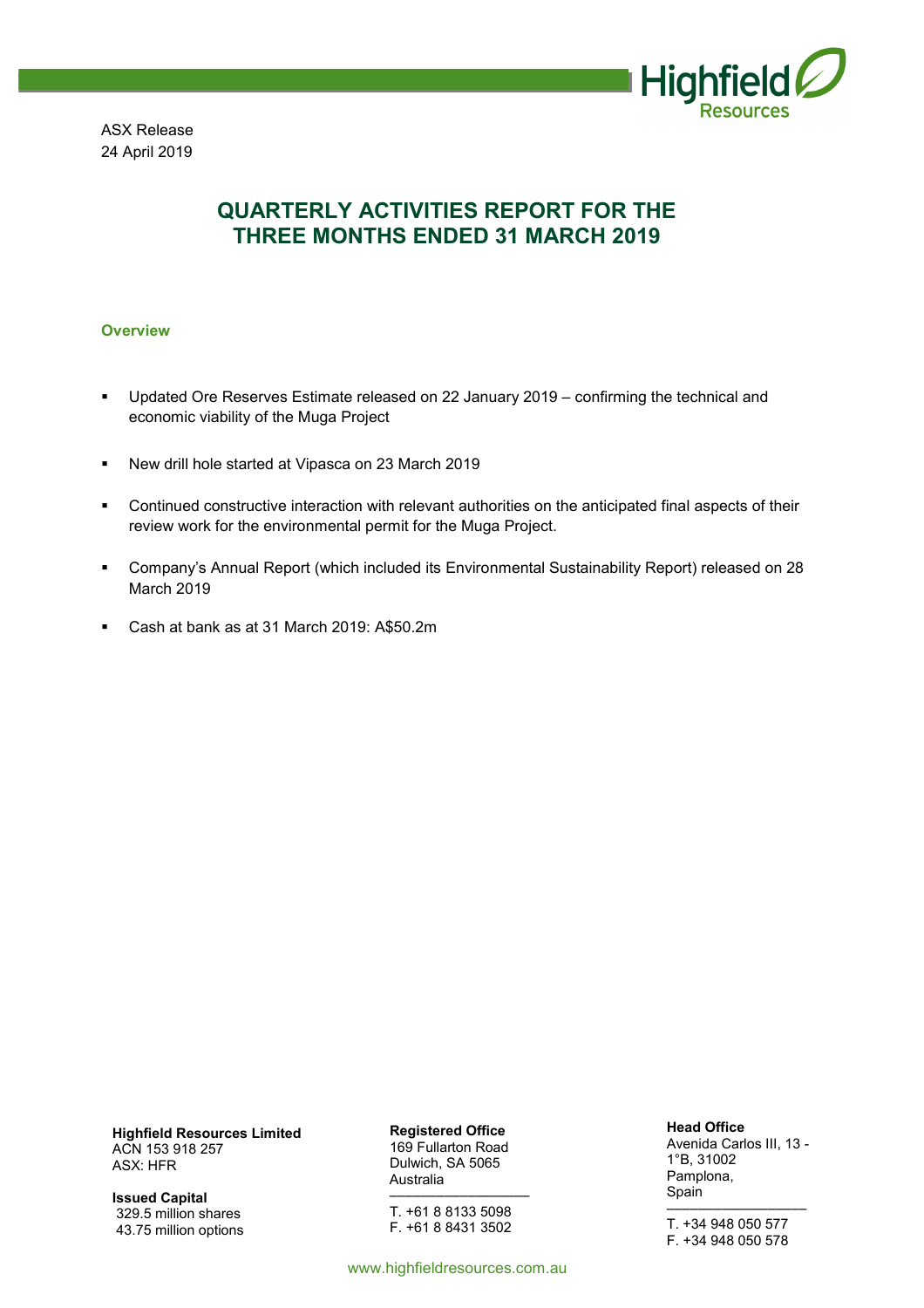

#### **Muga Project**

#### **Overview**

Highfield Resources (ASX: HFR) ("Highfield" or "the Company") is a Spanish potash developer. The Company's flagship Muga Project ("Muga" or "the Project") is targeting the relatively shallow sylvinite beds in the Muga Project area that cover about 60km<sup>2</sup> in the Provinces of Navarra and Aragon. Mining is planned to commence at a depth of approximately 350 metres from surface and is therefore ideal for a relatively low cost conventional mine.

The Vipasca permit area (see Figure 3) is located adjacent to the Muga Project and covers approximately 27km<sup>2</sup>. Some areas of the tenement are highly prospective for economic potash mineralisation, with a primary focus on the deeper, higher grade, P1 and P2 potash horizons.

#### **Muga Project Approvals Process**

As reported in July 2018 (refer ASX release 16 July 2018, "Update on Muga Mine Environmental Permitting Process") the final clarification documentation has been submitted to the Spanish Ministry for Ecological Transition (Ministerio para la Transición Ecológica ("MITECO")). MITECO then distributed the Company's documentation to 14 other regulatory bodies. Prior to the end of December 2018, MITECO had received all of the response reports from the regulatory bodies, which it is now reviewing prior to making its decision on the award of the environmental permit, the Declaración de Impacto Ambiental ("DIA"). During the first quarter of 2019 the Company has continued to maintain open and constructive communication with MITECO and all relevant regulatory bodies and to promptly provide further information and clarification to facilitate the approval process.

The Company remains confident of receiving a positive outcome to the environmental permitting process.

In the meantime the Company is continuing to prepare detailed documentation for submission post the DIA approval to support the Mining Concession Approval and subsequent construction permits.

#### **Muga Project and Vipasca Permit Technical Update**

On 22 January 2019 the Company released an updated Ore Reserves estimate for Muga (refer ASX release "Updated Ore Reserves Estimate – Muga Project"). The Proved and Probable Ore Reserves were derived from the Measured and Indicated Mineral Resources of 235 million tonnes released by the Company on 10 October 2018 (refer ASX release 10 October 2018 "Updated Mineral Resources Estimate – Muga Project") and comprise 108.7 million tonnes at 10.2% K2O, with Proved Ore Reserves of 42.9 million tonnes at 10.2%  $K_2O$  and Probable Ore Reserves of 65.8 million tonnes at 10.2%  $K_2O$ . The updated Ore Reserves estimate was developed by Highfield Resources under the guidance and review of SRK Consulting (UK) Limited. The Ore Reserves estimate adds additional certainty to the Muga Project Update (refer ASX release 15 October 2018 "Muga Project Update") and confirms the technical and economic validity of the Project.

Further improvements to the processing plant at the Muga Project are being tested which could result in overall enhanced recoveries.

The Company has been focusing on the more prospective areas towards the east of the Vipasca permit and in the fourth quarter of 2018 completed two drill holes. Drill hole V17-03 ended at 925m with an in-hole intercept of 52 metres of potash bearing rock while the second drill hole V17-02 intersected a thin potash seam (see Figure 3). Samples from these two holes have been sent to a laboratory for analysis and the assay results will be reported when available.

During the Quarter, the Company has continued its drilling programme at Vipasca starting a new drill hole, V18-01 (see Figure 3), on 23 March 2019. The assay results of this drill hole will be released to the market when available.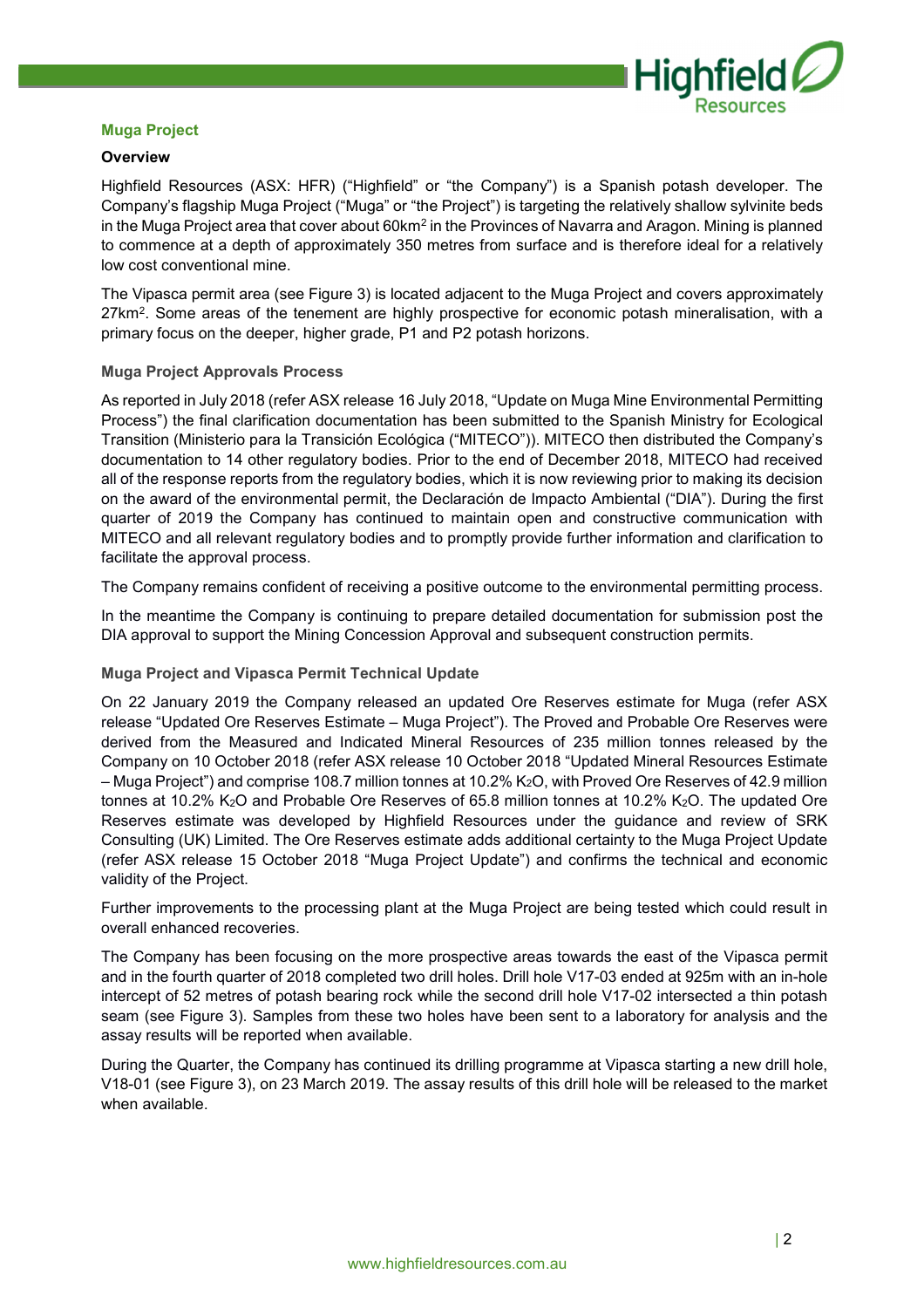

#### **Vipasca Tenement Update**

The Muga Project Update (refer ASX release 15 October 2018 "Muga Project Update") also confirmed the strategic importance of Vipasca as a potential extension of the Muga Project. In February 2019 the Company relinquished the less prospective tenement of Borneau to focus on the higher potential Vipasca permit located adjacent to the Muga Project. Following this change the Vipasca permit, which covers approximately 27km<sup>2</sup>, is now reported with the Muga Project.

#### **Project Financing**

The Company has continued to update the Project Finance syndicate on project development with respect to the financing facility for Muga.

Highfield remains confident of putting in place its debt and equity financing in due course, to support a final investment decision and the commencement of construction.

#### **Pintanos Tenement Area**

Highfield's 100% owned Pintanos tenement area, comprising the three permits of Molineras 1, Molineras 2 and Puntarrón (see Figure 1) abuts the Muga Project and covers an area of 65km<sup>2</sup>. Depths from surface to mineralisation commence at around 500 metres. The Company is building on substantial historical potash exploration information which includes seven drill holes and ten seismic profiles completed in the late 1980s.

The Company has re-initiated the application process for the drilling permit Molineras 2 following the conclusion of the public consultation period. The Company will respond to any comments received during the consultation period.

#### **Sierra del Perdón Tenement Area**

Highfield's 100% owned Sierra del Perdón tenement area ("SdP") comprising the three permits of Quiñones, Adiós and Ampliación de Adiós (see Figure 1 and Figure 2) is located south east of Pamplona and covers approximately 120km<sup>2</sup>. SdP is a brownfield target which previously hosted two potash mines operating from the 1960s until the late 1990s producing nearly 500,000 tonnes of K60 potash per annum. There is potential for potash exploitation in new, unmined areas in the SdP area.

The Company was advised in the fourth quarter of 2018 that the second three year extension application for the Adiós and Quiñones permits had been rejected by the mining department of the Government of Navarra. The Company has obtained legal advice and is progressing an appeal process with regards to this decision. It is confident of a positive resolution.

#### **Izaga Tenement Area**

The Company has an additional 100% owned tenement area in the Ebro basin (see Figure 1) known as Izaga. Izaga covers an area of more than 57km2, where historic drill holes and 2D seismic show a relatively continuous evaporite with drill hole intersects containing potash.

Previously the Izaga tenement area comprised the three permits of Girardi, Palero and Osquia. In February 2019 the Company relinquished the less prospective areas of Girardi to the north of the Osquia permit and Palero to the west of the Osquia permit in order to focus on the more prospective Osquia permit. No additional field work was carried out on this permit during the Quarter.

#### **Cash Position**

The Company continues to actively preserve cash whilst at the same time committing to expenditure required for permitting and Project optimisation activities. As at 31 March 2019, the Company had A\$50.2 million in cash on its balance sheet.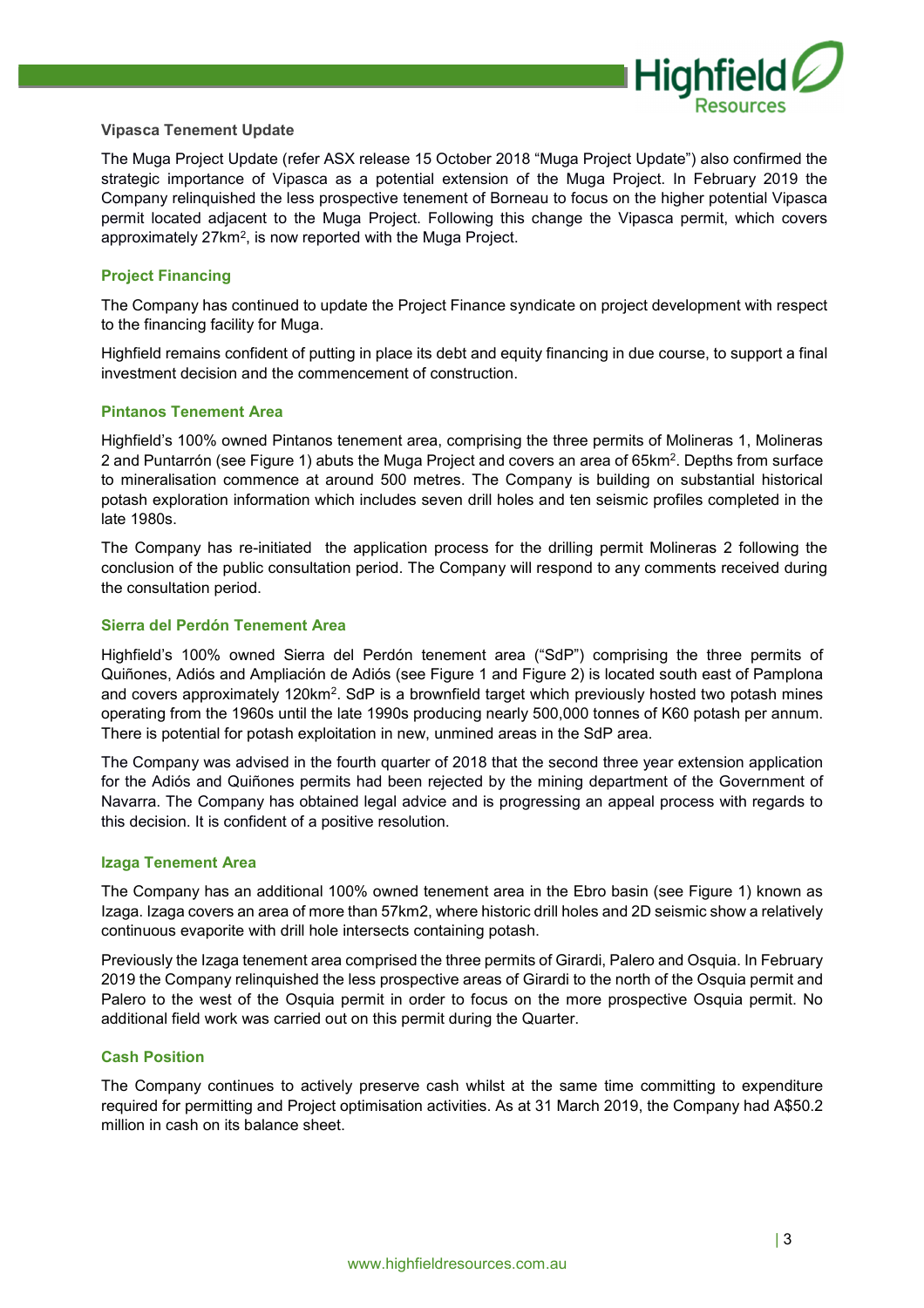

#### **Plans for June Quarter 2019**

#### **Muga Project:**

- Continue preparation for the next steps in the approval process, including development of documentation relating to the Mining Concession and construction permits to enable timely submission.
- **Continue trials on potential process improvements.**

#### **Vipasca Permit:**

- Review assay results for drill holes V17-02 and V17-03
- Continue to progress drilling programme at V18-01

#### **Other Permits:**

• Continue to progress the appeal process for the second three year extension application for the Adiós and Quiñones permits at Sierra del Perdón.

**For more information:** 

## **Highfield Resources Limited**

**Peter Albert Managing Director Ph: +34 628 590 109**  **Olivier Vadillo Investor Relations Ph: +34 609 811 257**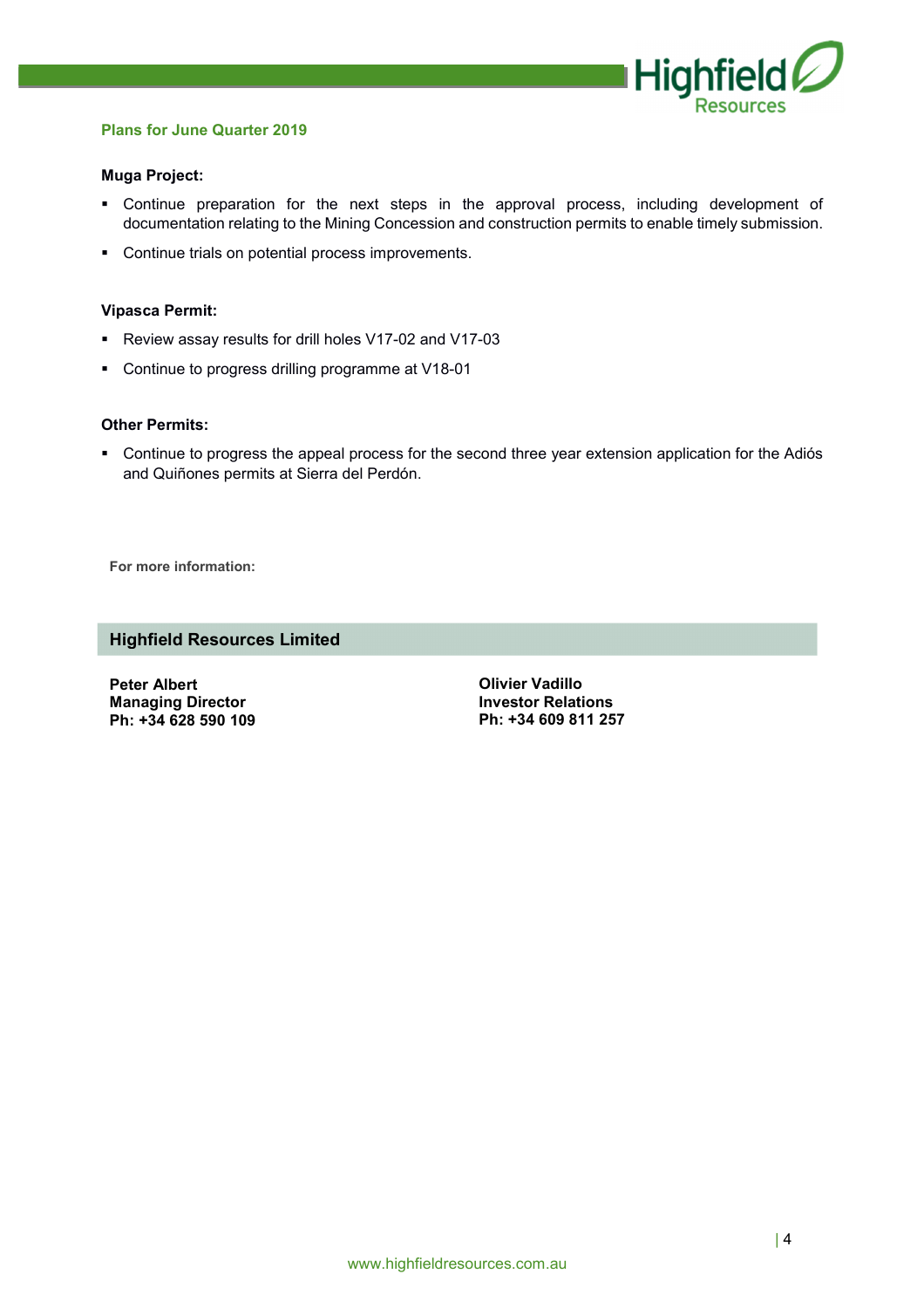

#### **About Highfield Resources**

Highfield Resources is an ASX listed potash company with four 100% owned tenement areas located in Spain.

Highfield's Muga-Vipasca, Pintanos, Izaga and Sierra del Perdón potash tenement areas are located in the Ebro potash producing basin in Northern Spain, covering an area of around 335km<sup>2</sup>.

Highfield is awaiting the granting of a positive environmental permit, the award of the mining concession and other permits which will enable it to commence construction of the Mine.



**Figure 1: Location of Highfield's Muga-Vipasca, Pintanos, Izaga and Sierra del Perdón Tenement Areas in Northern Spain**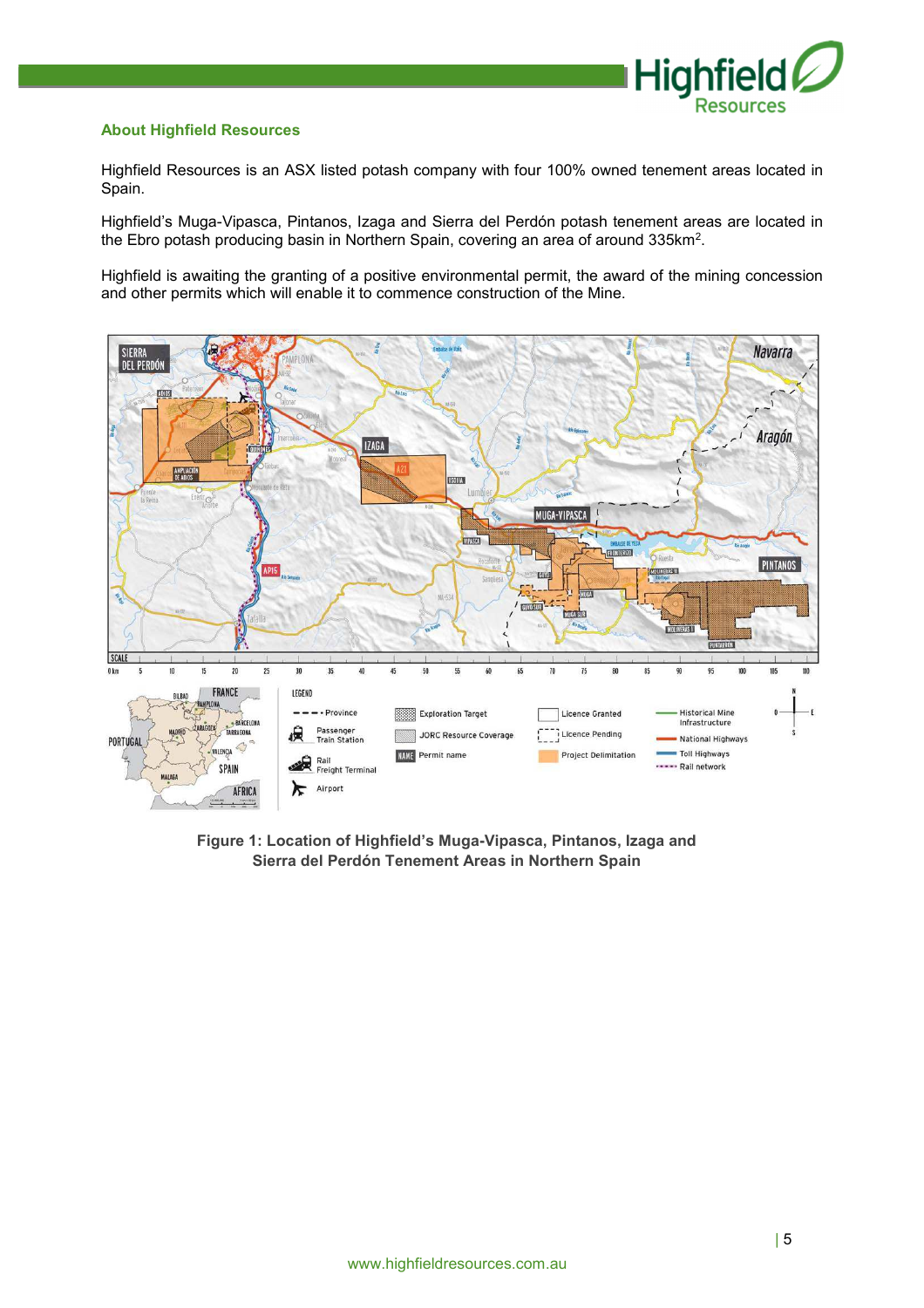

#### *COMPETENT PERSONS STATEMENT FOR MUGA POTASH PROJECT*

*This update was prepared by Mr Peter Albert, Managing Director of Highfield Resources. The information in this update that relates to Ore Reserves is based on information prepared by Dr Mike Armitage, the Chairman of SRK Consulting (UK) Limited. Dr Mike Armitage is the Competent Person who*  assumes overall professional responsibility for the Compliance Opinion. The information in this update that relates to Mineral Resources, Exploration *Results and Exploration Targets is based on information prepared by Ms Anna Fardell. Senior Consultant at SRK Consulting (UK) Limited, and Mr Tim Lucks Principal Consultant at SRK Consulting (UK) Limited.* 

*Dr. Mike Armitage is employed by SRK Consulting (UK)Limited. The information in this report that relates to Exploration Results, Mineral Resources or Ore Reserves is based on information compiled under the direction of Dr. Mike Armitage, who is a Member the Institute of Materials, Metals and Mining ("IMMM") which is a 'Recognised Overseas Professional Organisation' ("ROPO") included in a list promulgated by the Australian Securities Exchange ("ASX")from time to time.* 

*Dr. Mike Armitage has sufficient experience which is relevant to the style of mineralisation and type of deposit under consideration and to the activity*  which he is undertaking to qualify as a Competent Person as defined in the 2012 Edition of the 'Australasian Code for Reporting of Exploration Results, *Mineral Resources and Ore Reserves'.* 

*Dr. Mike Armitage consents to the inclusion in this report of the matters based on this information in the form and context in which it appears.* 

*Ms. Anna Fardell is a Resource Geologist employed by SRK Consulting (UK) Limited, and has at least five years' experience in estimating and reporting Mineral Resources relevant to the style of mineralisation and type of deposit described herein. Ms. Fardell is a registered member of the Australian Institute of Geoscientists (6555) and considered a Competent Person (CP) under the definitions and standards described in the JORC Code 2012.* 

*Ms. Anna Fardell consents to the inclusion in this report of the matters based on her information in the form and context in which it appears.* 

*COMPETENT PERSONS STATEMENT FOR MINERAL RESOURCES AND EXPLORATION TARGETS OTHER THAN MUGA MINERAL RESOURCES.* 

*This update was prepared by Mr Peter Albert, Managing Director of Highfield Resources. The information in this update that relates to Ore Reserves, Mineral Resources, Exploration Results and Exploration Targets is based on information prepared by Mr José Antonio Zuazo Osinaga, Technical Director of CRN, S.A.; and Mr Manuel Jesús Gonzalez Roldan, Geologist of CRN, S.A.* 

*Mr José Antonio Zuazo Osinaga is a licensed professional geologist in Spain, and is a registered member of the European Federation of Geologists,*  an accredited organisation to which Competent Persons (CP) under JORC 2012 Code Reporting Standards must belong in order to report Exploration *Results, Mineral Resources, Ore Reserves or Exploration Targets through the ASX.* 

*Mr José Antonio Zuazo Osinaga has sufficient experience which is relevant to the style of mineralisation and type of deposit under consideration and to the activity which he is undertaking to qualify as CP as defined in the 2012 edition of the JORC Australasian Code for the Reporting of Exploration Results, Mineral Resources and Ore Reserves.* 

*Mr José Antonio Zuazo and Mr Manuel Jesús Gonzalez Roldan consent to the inclusion in this update of the matters based on their information in the form and context in which it appears.*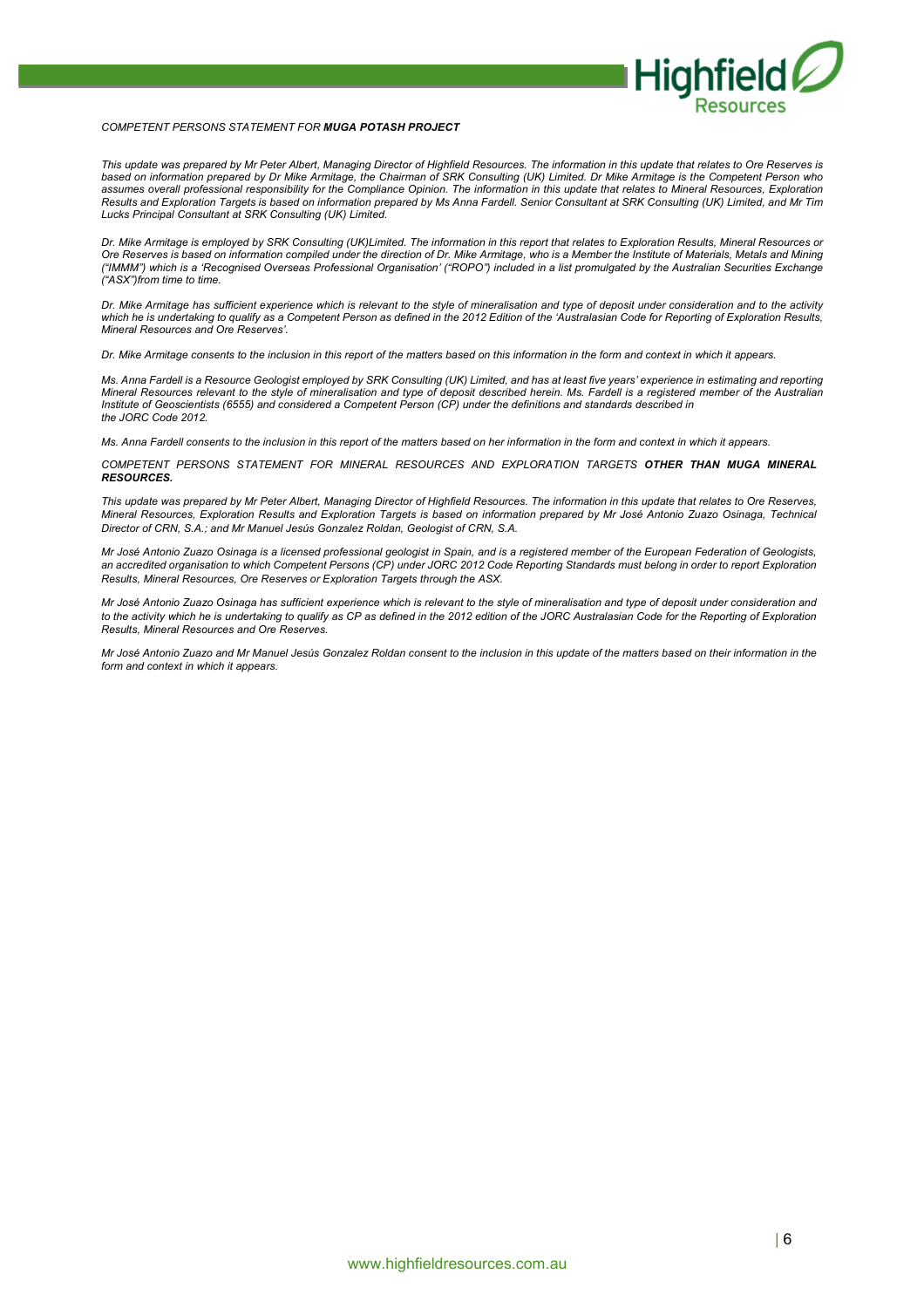

| <b>Tenement area/Project</b> | Region  | <b>Permit Name</b>                                 | <b>Permit Type</b> | Applied    | Granted                | Ref#          | Area $Km2$ | Holder       | <b>Structure</b> |
|------------------------------|---------|----------------------------------------------------|--------------------|------------|------------------------|---------------|------------|--------------|------------------|
| Sierra del Perdón            | Navarra | Quiñones                                           | Investigation      | 19/07/2011 | Application in process | 35760         | 22.88      | Geoalcali SL | 100%             |
| Sierra del Perdón            | Navarra | Adiós                                              | Investigation      | 19/07/2011 | Application in process | 35770         | 59.40      | Geoalcali SL | 100%             |
| Sierra del Perdón            | Navarra | Ampliación de Adiós                                | Investigation      | 26/10/2012 | 14/02/2014             | 35880         | 40.90      | Geoalcali SL | 100%             |
|                              |         |                                                    |                    |            |                        |               | 123.18     |              |                  |
| Izaga                        | Navarra | Osquia                                             | Investigation      | 28/04/2015 | 12/01/2017             | 35970         | 57.42      | Geoalcali SL | 100%             |
|                              |         |                                                    |                    |            |                        |               | 57.42      |              |                  |
| Vipasca                      | Navarra | Vipasca                                            | Investigation      | 06/11/2013 | 11/12/2014             | 35900         | 27.30      | Geoalcali SL | 100%             |
|                              |         |                                                    |                    |            |                        |               | 27.30      |              |                  |
| Muga                         | Navarra | Goyo (area under<br>concession process)            | Investigation      | 19/07/2011 | 24/12/2012             | 35780         | 14.79      | Geoalcali SL | 100%             |
| Muga                         | Navarra | Goyo Sur                                           | Investigation      | 25/07/2014 | Application in process | 35920         | 8.96       | Geoalcali SL | 100%             |
| Muga                         | Aragón  | Fronterizo (area under<br>concession process)      | Investigation      | 21/06/2012 | 05/02/2014             | Z-3502/N-3585 | 8.70       | Geoalcali SL | 100%             |
| Muga                         | Aragón  | Fronterizo (area<br>outside concession<br>process) | Investigation      | 21/06/2012 | 05/02/2014             | Z-3502/N-3585 | 1.10       | Geoalcali SL | 100%             |
| Muga                         | Aragón  | Muga (area under<br>concession process)            | Investigation      | 29/05/2013 | 07/04/2014             | 3500          | 15.08      | Geoalcali SL | 100%             |
| Muga                         | Aragón  | Muga (area outside<br>concession process)          | Investigation      | 29/05/2013 | Application in process | 3500          | 5.32       | Geoalcali SL | 100%             |
| Muga                         | Aragón  | Muga Sur                                           | Investigation      | 25/09/2014 | Pending                | 3524          | 7.28       | Geoalcali SL | 100%             |
|                              |         |                                                    |                    |            |                        |               | 61.23      |              |                  |
| Pintanos                     | Aragón  | Molineras 10                                       | Investigation      | 20/11/2012 | 06/03/2014             | 3495/10       | 18.20      | Geoalcali SL | 100%             |
| Pintanos                     | Aragón  | Molineras 20                                       | Investigation      | 19/02/2013 | Application in process | 3495/20       | 16.80      | Geoalcali SL | 100%             |
| Pintanos                     | Aragón  | Puntarrón                                          | Investigation      | 08/05/2014 | Application in process | 3510          | 30.24      | Geoalcali SL | 100%             |
|                              |         |                                                    |                    |            |                        |               | 65.24      |              |                  |
|                              |         |                                                    |                    |            |                        | Total         | 334.37     |              |                  |

**Location:** All permits are located in Spain.

**Holder:** All permits are held by Geoalcali S.L., a 100% owned Spanish subsidiary of Highfield Resources Limited.



**Figure 2: Location of Highfield's Sierra del Perdón drill holes**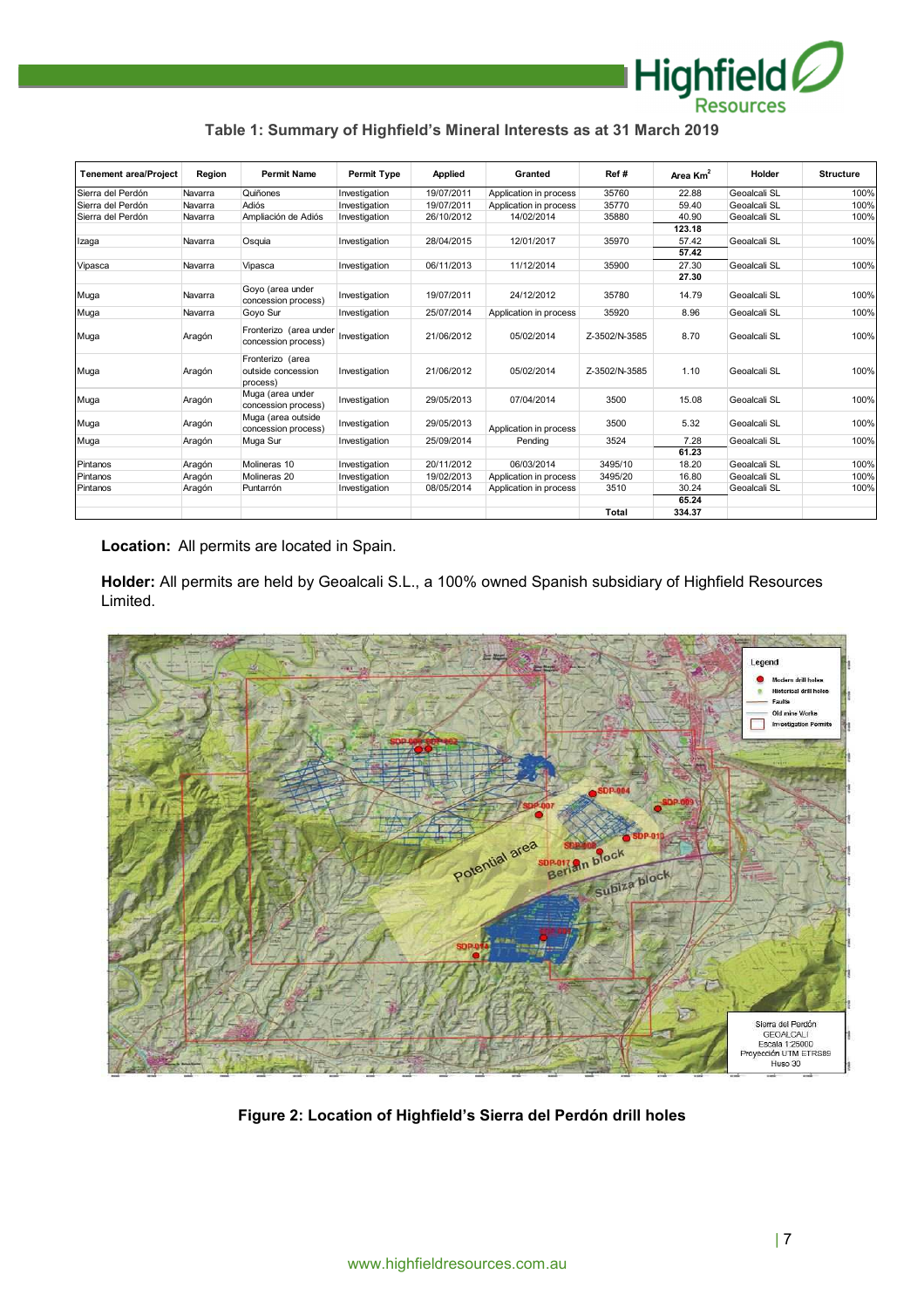



**Figure 3: Location of Highfield's Vipasca drill holes**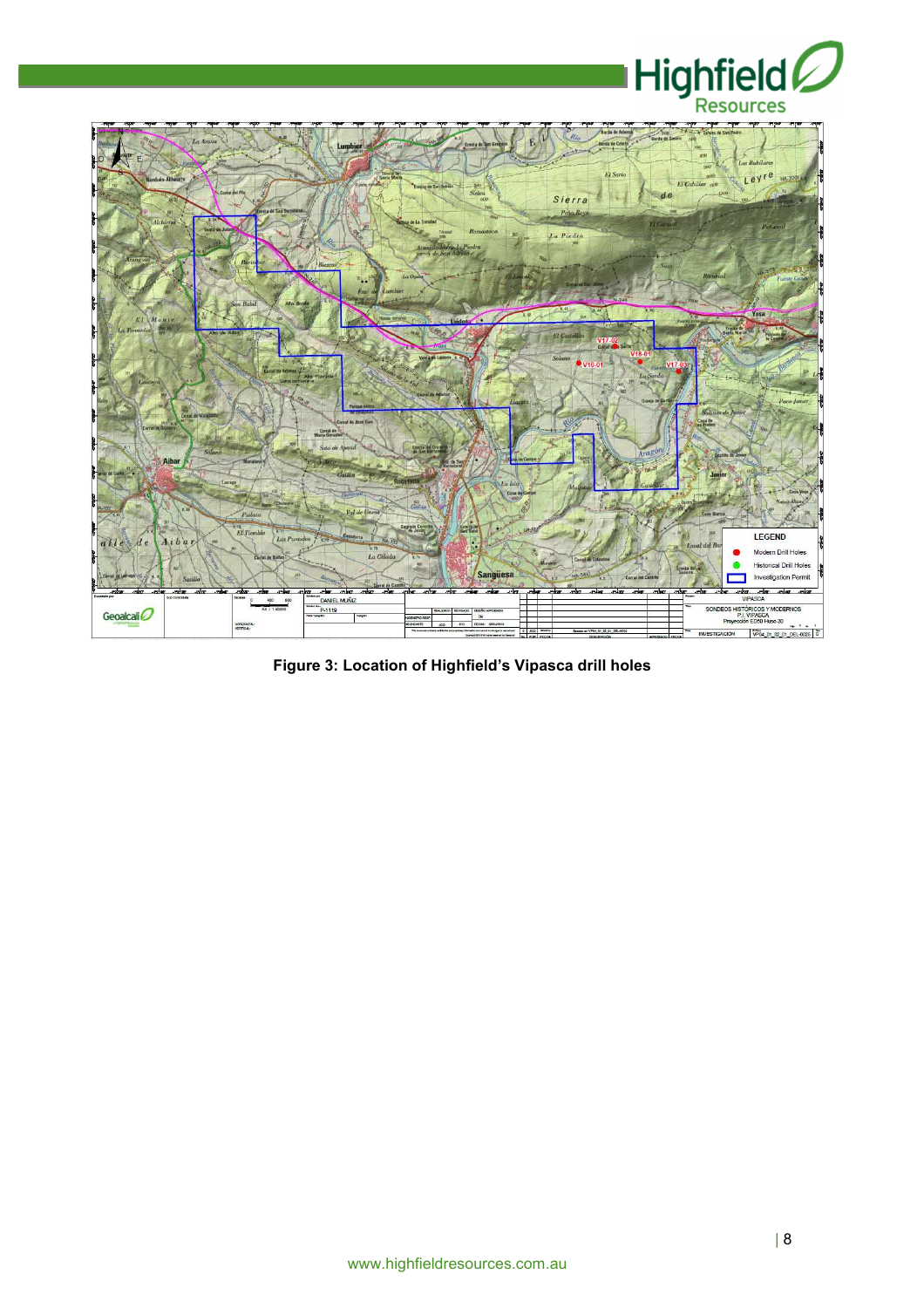*+Rule 5.5* 

# **Appendix 5B**

## **Mining exploration entity and oil and gas exploration entity quarterly report**

Introduced 01/07/96 Origin Appendix 8 Amended 01/07/97, 01/07/98, 30/09/01, 01/06/10, 17/12/10, 01/05/13, 01/09/16

| Name of entity                 |                                   |  |
|--------------------------------|-----------------------------------|--|
| E HIGHFIFLD RESOURCES LIMITED. |                                   |  |
| ABN                            | Quarter ended ("current quarter") |  |
| 51 153 918 257                 | 31 March 2019                     |  |

|     | <b>Consolidated statement of cash flows</b>       | <b>Current quarter</b><br>\$A'000 | Year to date<br>(3 months)<br>\$A'000 |
|-----|---------------------------------------------------|-----------------------------------|---------------------------------------|
| 1.  | Cash flows from operating activities              |                                   |                                       |
| 1.1 | Receipts from customers                           |                                   |                                       |
| 1.2 | Payments for                                      |                                   |                                       |
|     | exploration & evaluation<br>(a)                   | (3, 172)                          | (3, 172)                              |
|     | development<br>(b)                                |                                   |                                       |
|     | production<br>(c)                                 |                                   |                                       |
|     | staff costs<br>(d)                                | (825)                             | (825)                                 |
|     | (e) administration and corporate costs            | (303)                             | (303)                                 |
| 1.3 | Dividends received (see note 3)                   |                                   |                                       |
| 1.4 | Interest received                                 |                                   |                                       |
| 1.5 | Interest and other costs of finance paid          | (56)                              | (56)                                  |
| 1.6 | Income taxes paid                                 |                                   |                                       |
| 1.7 | Research and development refunds                  |                                   |                                       |
| 1.8 | Other - GST/VAT refunded                          | 589                               | 589                                   |
| 1.9 | Net cash from / (used in) operating<br>activities | (3,767)                           | (3,767)                               |

|     | Cash flows from investing activities |  |  |
|-----|--------------------------------------|--|--|
| 2.1 | Payments to acquire:                 |  |  |
|     | property, plant and equipment<br>(a) |  |  |
|     | tenements (see item 10)<br>(b)       |  |  |
|     | investments<br>(C)                   |  |  |
|     | other non-current assets<br>(d)      |  |  |

+ See chapter 19 for defined terms

*1 September 2016* Page 1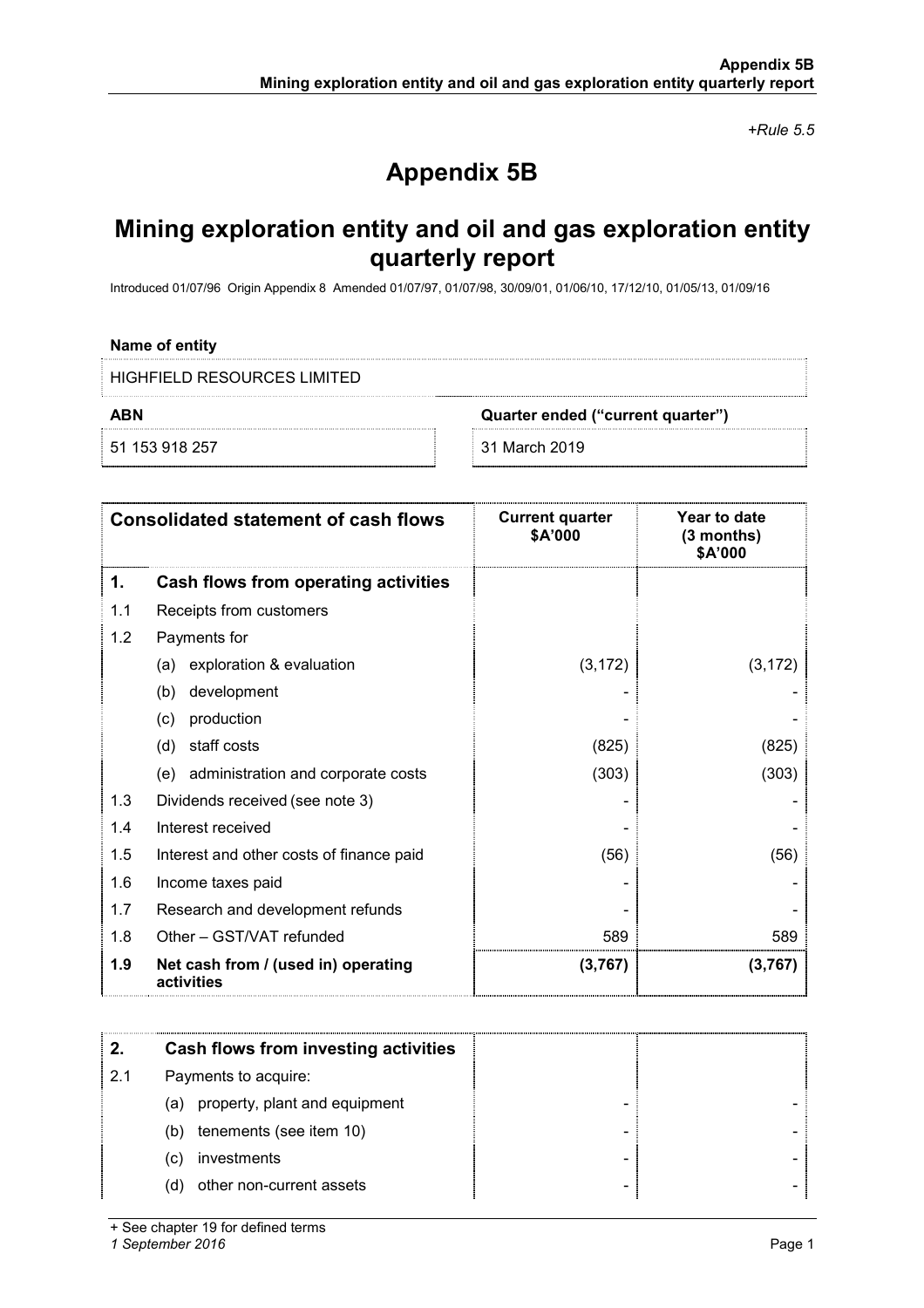|     | <b>Consolidated statement of cash flows</b>       | <b>Current quarter</b><br>\$A'000 | Year to date<br>$(3$ months)<br>\$A'000 |
|-----|---------------------------------------------------|-----------------------------------|-----------------------------------------|
| 2.2 | Proceeds from the disposal of:                    |                                   |                                         |
|     | property, plant and equipment<br>(a)              |                                   |                                         |
|     | tenements (see item 10)<br>(b)                    |                                   |                                         |
|     | investments<br>(C)                                |                                   |                                         |
|     | other non-current assets<br>(d)                   |                                   |                                         |
| 2.3 | Cash flows from loans to other entities           |                                   |                                         |
| 2.4 | Dividends received (see note 3)                   |                                   |                                         |
| 2.5 | Other (provide details if material)               |                                   |                                         |
| 2.6 | Net cash from / (used in) investing<br>activities |                                   |                                         |

| 3.   | <b>Cash flows from financing activities</b>                                    |  |
|------|--------------------------------------------------------------------------------|--|
| 3.1  | Proceeds from issues of shares                                                 |  |
| 3.2  | Proceeds from issue of convertible notes                                       |  |
| 3.3  | Proceeds from exercise of share options                                        |  |
| 3.4  | Transaction costs related to issues of<br>shares, convertible notes or options |  |
| 3.5  | Proceeds from borrowings                                                       |  |
| 3.6  | Repayment of borrowings                                                        |  |
| 3.7  | Transaction costs related to loans and<br>borrowings                           |  |
| 3.8  | Dividends paid                                                                 |  |
| 3.9  | Other (provide details if material)                                            |  |
| 3.10 | Net cash from / (used in) financing<br>activities                              |  |

|     | Net increase / (decrease) in cash and<br>cash equivalents for the period |         |         |
|-----|--------------------------------------------------------------------------|---------|---------|
| 4.1 | Cash and cash equivalents at beginning of<br>period                      | 55.158  | 55.158  |
| 4.2 | Net cash from / (used in) operating<br>activities (item 1.9 above)       | (3,767) | (3,767) |
| 4.3 | Net cash from / (used in) investing activities<br>(item 2.6 above)       |         |         |
| 4.4 | Net cash from / (used in) financing activities<br>(item 3.10 above)      |         |         |
| 4.5 | Effect of movement in exchange rates on<br>cash held                     | (1,203) | (1,203) |
| 4.6 | Cash and cash equivalents at end of<br>period                            | 50,188  | 50,188  |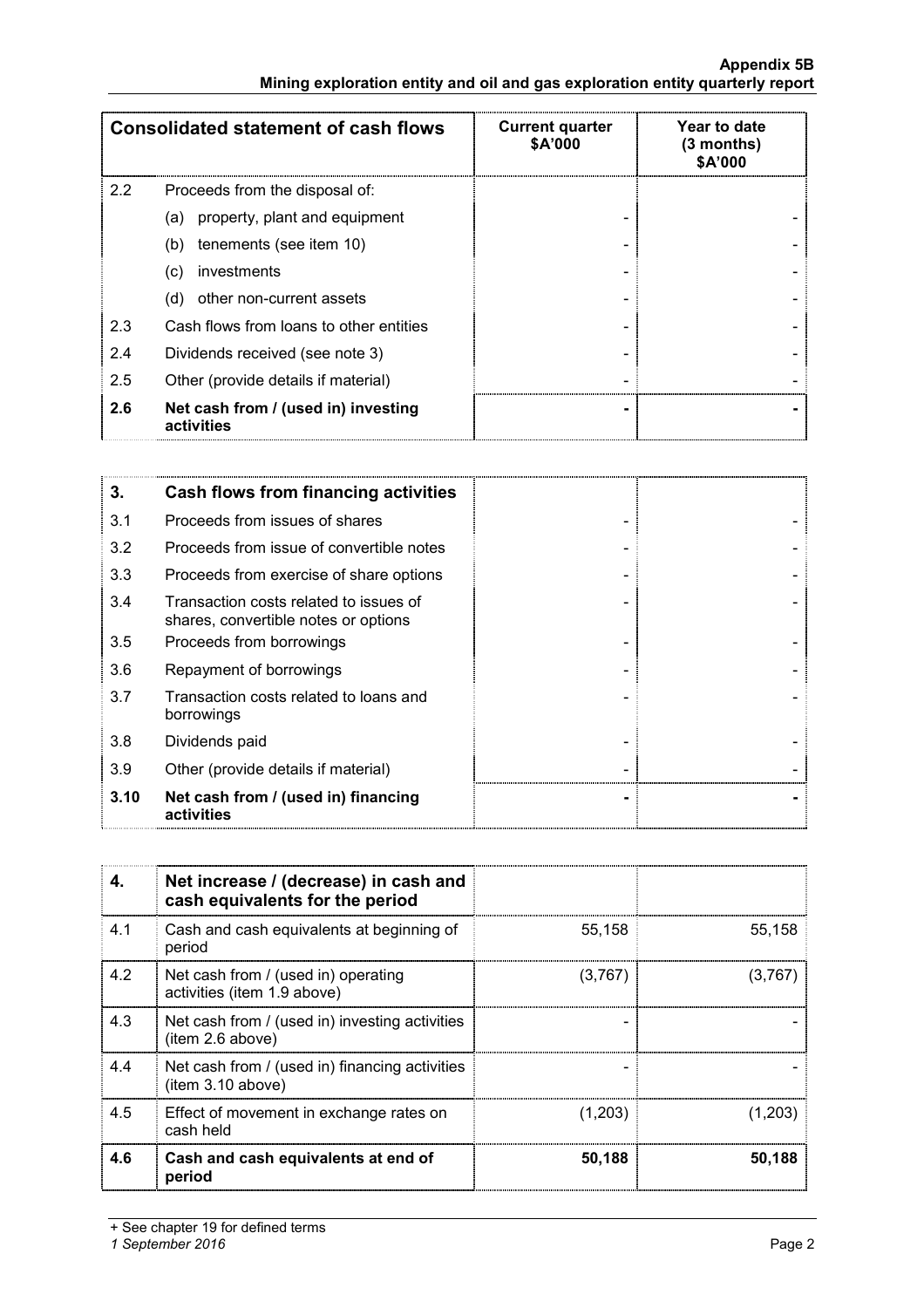| 5.  | Reconciliation of cash and cash<br>equivalents<br>at the end of the quarter (as shown in the<br>consolidated statement of cash flows) to the<br>related items in the accounts | <b>Current quarter</b><br>\$A'000 | <b>Previous quarter</b><br>\$A'000 |
|-----|-------------------------------------------------------------------------------------------------------------------------------------------------------------------------------|-----------------------------------|------------------------------------|
| 5.1 | Bank balances                                                                                                                                                                 | 50.188                            | 55.158                             |
| 5.2 | Call deposits                                                                                                                                                                 |                                   |                                    |
| 5.3 | <b>Bank overdrafts</b>                                                                                                                                                        |                                   |                                    |
| 5.4 | Other (provide details)                                                                                                                                                       |                                   |                                    |
| 5.5 | Cash and cash equivalents at end of<br>quarter (should equal item 4.6 above)                                                                                                  | 50,188                            | 55,158                             |

| 6.  | Payments to directors of the entity and their associates                                                | <b>Current quarter</b><br><b>SA'000</b> |
|-----|---------------------------------------------------------------------------------------------------------|-----------------------------------------|
| 6.1 | Aggregate amount of payments to these parties included in item 1.2                                      | 669                                     |
| 6.2 | Aggregate amount of cash flow from loans to these parties included<br>in item $2.3$                     |                                         |
| 6.3 | Include below any explanation necessary to understand the transactions included in<br>items 6.1 and 6.2 |                                         |
|     | Payments for Directors' fees and salaries - \$669k                                                      |                                         |

## **7. Payments to related entities of the entity and their associates**

- 7.1 Aggregate amount of payments to these parties included in item 1.2
- 7.2 Aggregate amount of cash flow from loans to these parties included in item 2.3
- 7.3 Include below any explanation necessary to understand the transactions included in items 7.1 and 7.2

|--|

### *1 September 2016* Page 3

| <b>Current quarter</b><br>\$A'000 |
|-----------------------------------|
|                                   |
|                                   |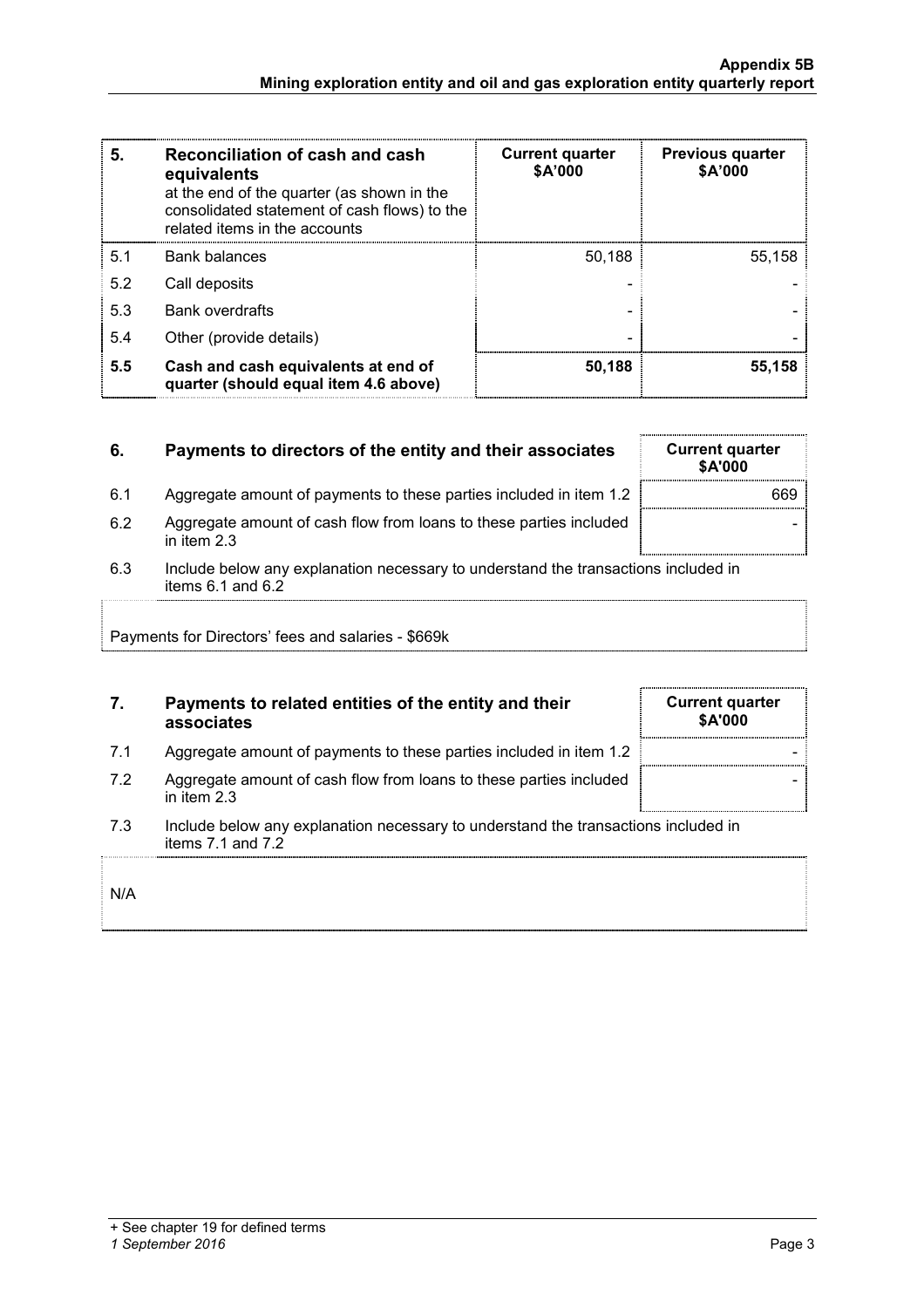| 8.  | <b>Financing facilities available</b><br>Add notes as necessary for an<br>understanding of the position | <b>Total facility amount</b><br>at quarter end<br>\$A'000 | Amount drawn at<br>quarter end<br>\$A'000 |  |  |
|-----|---------------------------------------------------------------------------------------------------------|-----------------------------------------------------------|-------------------------------------------|--|--|
| 81  | Loan facilities                                                                                         |                                                           |                                           |  |  |
| 8.2 | Credit standby arrangements                                                                             |                                                           |                                           |  |  |
| 8.3 | Other (please specify)                                                                                  |                                                           |                                           |  |  |
| 8.4 | Include below a description of each facility above, including the lender, interest rate and             |                                                           |                                           |  |  |

whether it is secured or unsecured. If any additional facilities have been entered into or are proposed to be entered into after quarter end, include details of those facilities as well.

N/A

| 9   | <b>Estimated cash outflows for next quarter</b> | <b>\$A'000</b> |
|-----|-------------------------------------------------|----------------|
| 9.1 | Exploration and evaluation                      | (9.930         |
| 9.2 | Development                                     |                |
| 9.3 | Production                                      |                |
| 9.4 | Staff costs                                     |                |
| 9.5 | Administration and corporate costs              | 163            |
| 9.6 | Other - GST/VAT refunded                        | 297            |
| 9.7 | <b>Total estimated cash outflows</b>            |                |

| 10.  | <b>Changes in</b><br>tenements<br>(items 2.1(b))<br>and $2.2(b)$<br>above)                              | Tenement reference and<br><b>location</b>                                    | Nature of interest                                                                  | Interest at<br>beginning<br>of quarter | <b>Interest</b><br>at end<br>οf<br>quarter |
|------|---------------------------------------------------------------------------------------------------------|------------------------------------------------------------------------------|-------------------------------------------------------------------------------------|----------------------------------------|--------------------------------------------|
| 10.1 | Interests in<br>mining tenements<br>and petroleum<br>tenements<br>lapsed,<br>relinquished or<br>reduced | Borneau, Navarra, Spain<br>Girardi, Navarra, Spain<br>Palero, Navarra, Spain | <b>Exploration permit</b><br><b>Exploration permit</b><br><b>Exploration permit</b> | 80.33Km2<br>38.57Km2<br>11.76Km2       |                                            |
| 10.2 | Interests in<br>mining tenements<br>and petroleum<br>tenements<br>acquired or<br>increased              |                                                                              |                                                                                     |                                        |                                            |